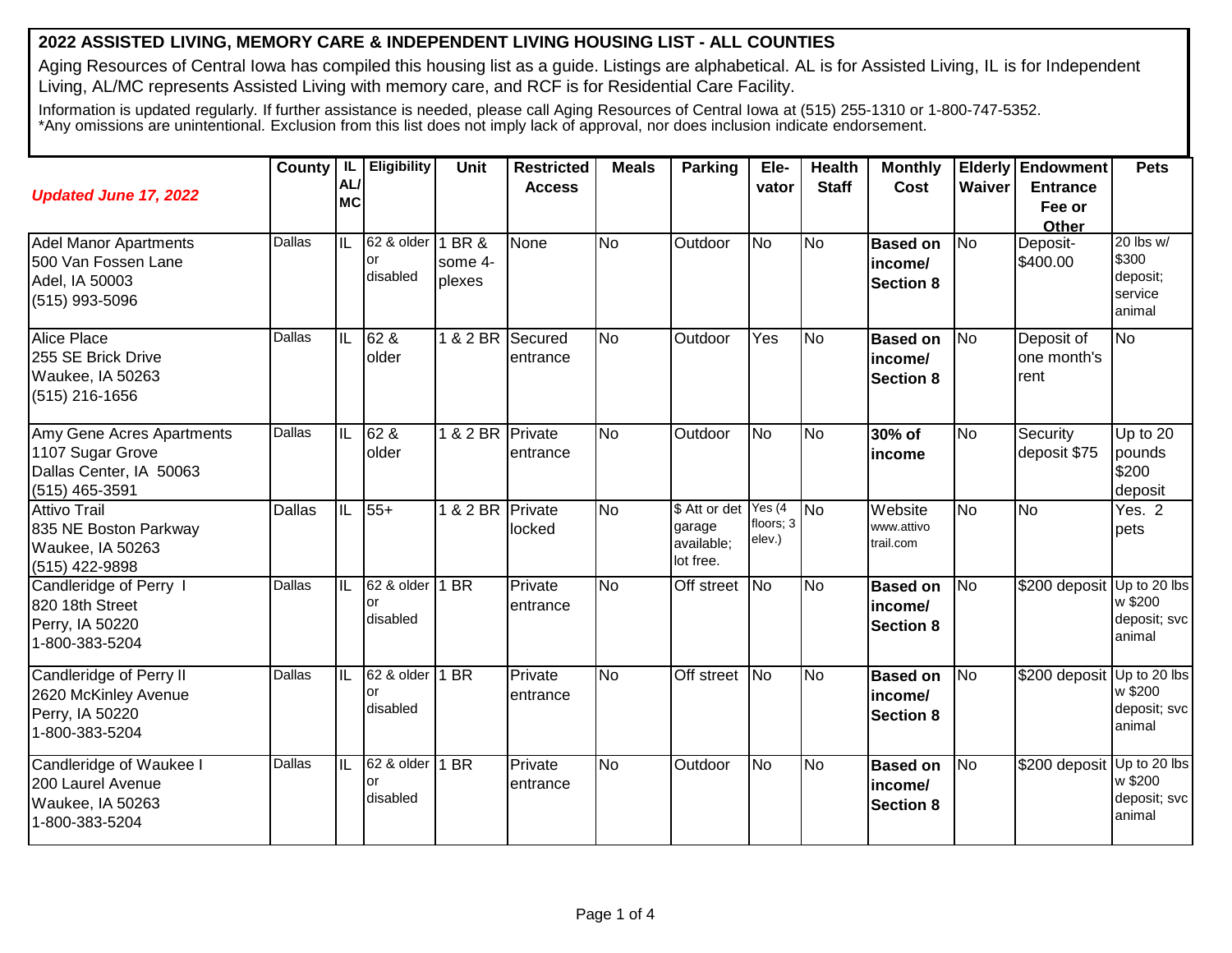| <b>Updated June 17, 2022</b>                                                                           |        | AL/<br><b>MC</b> | County   IL   Eligibility                  | Unit                | <b>Restricted</b><br><b>Access</b>     | <b>Meals</b>   | <b>Parking</b>                    | Ele-<br>vator | <b>Health</b><br><b>Staff</b> | <b>Monthly</b><br>Cost                         | Waiver    | <b>Elderly Endowment</b><br><b>Entrance</b><br>Fee or<br>Other | <b>Pets</b>                                                            |
|--------------------------------------------------------------------------------------------------------|--------|------------------|--------------------------------------------|---------------------|----------------------------------------|----------------|-----------------------------------|---------------|-------------------------------|------------------------------------------------|-----------|----------------------------------------------------------------|------------------------------------------------------------------------|
| Candleridge of Waukee II<br>212 Laurel Street<br>Waukee, IA 50263<br>1-800-383-5204                    | Dallas | IL               | 62 & older<br>or<br>disabled               | 1 BR                | Private<br>entrance                    | <b>No</b>      | Outdoor                           | <b>No</b>     | No                            | <b>Based on</b><br>income/<br><b>Section 8</b> | <b>No</b> | \$200 deposit Up to 20 lbs                                     | w \$200<br>deposit; svc<br>animal                                      |
| <b>Hamlin Bell</b><br>2023 Willis Avenue<br>Perry, IA 50220<br>(515) 238-0271                          | Dallas | IL               | 55 &<br>older;<br>currently<br>wait listed | 182BR               | Locked<br>entrance<br>with<br>intercom | <b>No</b>      | Outdoor                           | Yes           | N <sub>o</sub>                | <b>Based on</b><br>income/<br><b>Section 8</b> | No        | \$250<br>deposit; \$25<br>app fee                              | 2 pets; breed<br>restrix dogs<br>unless serv<br>animal;<br>\$300+\$150 |
| Independence Village of Waukee<br>1650 SE Holiday Crest Circle<br>Waukee, IA 50263<br>$(515)$ 987-4100 | Dallas | IL               | 55 &<br>older                              | Studio,<br>1 & 2 BR | Secured<br>entrance                    | 1 meal         | Outdoor & Yes<br>Under-<br>ground |               | <b>No</b>                     | Call for<br>information                        | <b>No</b> | \$2000<br>Deposit/Com pounds<br>munity Fee                     | Up to 30                                                               |
| Independence Village of Waukee<br>1654 SE Holiday Crest Circle<br>Waukee, IA 50263<br>515-987-4100     | Dallas |                  | AL 55 &<br>older                           | 1 & 2 BR            | Secured<br>entrance                    | 3 meals        | Outdoor & Yes<br>Under-<br>ground |               | 24 hour                       | Call for<br>information                        | No        | $\sqrt{$2000}$<br>Deposit/Com pounds<br>munity Fee             | Up to 30                                                               |
| Independence Village of Waukee<br>1505 SE Laurel Street<br>Waukee, IA 50263<br>$(515)$ 987-4100        | Dallas |                  | AL/ Diagnosis<br>MC of memory<br>loss      | 1 & 2 BR            | Locked<br>entrance                     | 3 meals        | Outdoor                           | <b>No</b>     | 24 hour                       | Call for<br>information                        | No        | \$2000<br>Deposit/Com<br>munity Fee                            | Call for<br>information                                                |
| MorningStar at Jordan Creek<br>525 S 60th Street<br>West Des Moines, IA 50266<br>$(515) 505 - 7155$    | Dallas |                  | AL 55 &<br>older                           | Studio, 1<br>& 2 BR | Locked<br>after 7 PM                   | 3 meals        | Outdoor                           | Yes           | 24 hour                       | Call for<br>information                        | <b>No</b> | \$2500<br>community<br>fee                                     | Call for<br>information                                                |
| MorningStar at Jordan Creek<br>525 S 60th Street<br>West Des Moines, IA 50266<br>(515) 505-7155        | Dallas |                  | AL/ 55 &<br>MC older                       | Studios<br>1 BR     | Secured<br>entrance                    | 3 meals        | Outdoor                           | Yes           | 24 hour                       | Call for<br>information                        | <b>No</b> | \$2500<br>community<br>lfee                                    | Call for<br>information                                                |
| Perry Housing, Inc.<br>2833 Eastern Avenue<br>Perry, IA 50220<br>(515) 465-3591                        | Dallas | IL               | 62 &<br>older or<br>disabled               | 1 BR                | Private<br>entrance                    | <b>No</b>      | Off street No                     |               | N <sub>o</sub>                | <b>Based on</b><br>income/<br><b>Section 8</b> | <b>No</b> | Call for<br>information                                        | Up to 20<br>pounds<br>\$100<br>deposit                                 |
| Perry Lutheran Homes -<br>Eden Acres Campus<br>1300 28th Street<br>Perry, IA 50220<br>$(515)$ 465-7500 | Dallas | IIL              | 62 & older<br>or<br>disabled               | 1 & 2 BR Private    | entrance                               | $\overline{N}$ | Garages                           | <b>No</b>     |                               | Available Private pay No                       |           | Call for<br>information                                        | 2 Dogs or<br>Cats                                                      |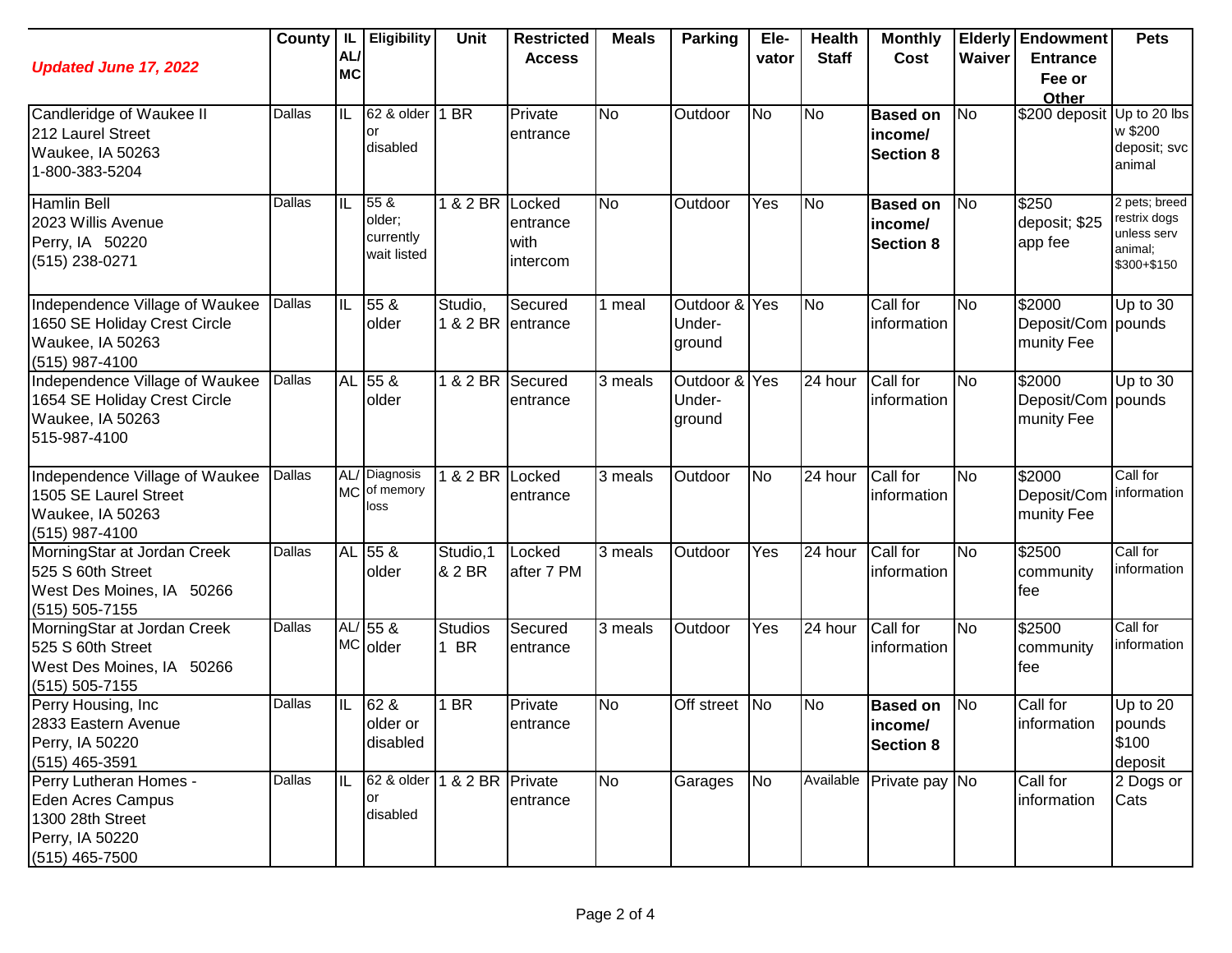| <b>Updated June 17, 2022</b>                                                                                    | County | AL/<br><b>MC</b>                     | IL Eligibility                       | Unit                                        | <b>Restricted</b><br><b>Access</b> | <b>Meals</b>                 | Parking                  | Ele-<br>vator | <b>Health</b><br><b>Staff</b> | <b>Monthly</b><br>Cost                          | Waiver         | <b>Elderly Endowment</b><br><b>Entrance</b><br>Fee or<br>Other | <b>Pets</b>                                              |
|-----------------------------------------------------------------------------------------------------------------|--------|--------------------------------------|--------------------------------------|---------------------------------------------|------------------------------------|------------------------------|--------------------------|---------------|-------------------------------|-------------------------------------------------|----------------|----------------------------------------------------------------|----------------------------------------------------------|
| Perry Lutheran Homes -<br>Eden Acres Campus<br>1300 28th Street<br>Perry, IA 50220<br>(515) 465-7500            | Dallas |                                      | $AL/60$ &<br>MC older or<br>disabled | Studio, 1-Yes<br>2 BR &<br>Semi-<br>Private |                                    | Yes                          | Outdoor                  | Yes           | 24 hour                       | Call for<br>information                         | Yes            | Call for<br>information                                        | $2 \text{ small}$ -<br>owner<br>must do<br>care          |
| Perry Lutheran Homes -<br><b>Spring Valley Campus</b><br>501 12th Street<br>Perry, IA 50220<br>$(515)$ 465-7500 | Dallas |                                      | AL 60 &<br>older or<br>disabled      | $1-2$ BR<br>cottage<br>or 2 BR<br>apt       | Secured<br>entrance                | 3 meals<br>available         | Indoor                   | Yes           | 24 hour                       | Call for<br>information                         | N <sub>o</sub> | Call for<br>information                                        | 2 small -<br>owner must<br>do care                       |
| Perry Lutheran Homes -<br><b>Spring Valley Campus</b><br>501 12th Street<br>Perry, IA 50220<br>$(515)$ 465-7500 | Dallas | IL                                   | 60 & older<br>or<br>disabled         | $1-2$ BR                                    | Secured<br>entrance                | 3 meals<br>available         | Indoor                   | Yes           | 24 hour                       | Call for<br>information                         | N <sub>o</sub> | Call for<br>information                                        | 2 small -<br>owner must<br>do care                       |
| Prairie Village of Adel<br>600 South 12th Street<br>Adel, IA 50003<br>(515) 987-0313                            | Dallas | IL                                   | 62 & older<br>or disabled            | 1 BR                                        | None                               | <b>No</b>                    | Outdoor                  | <b>No</b>     | <b>No</b>                     | <b>Based on</b><br>income/<br><b>Section 8</b>  | <b>No</b>      | Call for<br>information                                        | Up to 25<br>pounds                                       |
| Spurgeon Manor<br>1204 Linden Street<br>Dallas Center, IA 50063<br>(515) 992-3735                               | Dallas | IL                                   | 55 &<br>older                        | 1 & 2 BR None<br>town-<br>homes             |                                    | Available<br>for<br>purchase | Outdoor                  | <b>No</b>     | 24 hour                       | Call for<br>information                         | No             | No deposit<br>required                                         | Must be<br>able to care<br>for pets                      |
| Spurgeon Manor-Eby Heritage<br>1204 Linden Street<br>Dallas Center, IA 50063<br>(515) 992-3735                  | Dallas | <b>MC</b>                            | AL/ Diagnosis<br>of memory<br>loss   | Studio,<br>& 2 BR<br>Town-<br>homes         | Locked<br>entrance<br>after hours  | 3 meals                      | Outdoor                  | <b>No</b>     | 24 hour                       | Call for<br>information                         | No             | No deposit<br>required                                         | Must be<br>able to care<br>for pets                      |
| Spurgeon Manor-Eby Heritage<br>1204 Linden Street<br>Dallas Center, IA 50063<br>(515) 992-3735                  | Dallas | $\overline{\mathsf{R}}$<br><b>CF</b> | Diagnosis<br>of memory<br>loss       | 1 BR                                        | Locked<br>entrance                 | 3 meals                      | Outdoor                  | <b>No</b>     | 24 hour                       | Call for<br>information                         | No             | No deposit<br>required                                         | Must be<br>able to care<br>for pets                      |
| <b>Sugar Creek</b><br>1600 SE L A Grant Parkway<br>Waukee, IA 50263<br>(515) 987-0313                           | Dallas | IL                                   | $55+$ or<br>disabled                 | $1-2$ BR                                    | Private &<br>locked<br>entrance    | <b>No</b>                    | Off street               | Yes           | <b>No</b>                     | <b>Based on</b><br>lincome/<br><b>Section 8</b> | <b>No</b>      | \$350 security 2 allowed;<br>deposit                           | 20 lbs;<br>\$400<br>deposit for<br>1st, \$200<br>for 2nd |
| Thomas Place at Waukee<br>560 SE Brick Drive<br>Waukee, IA 50263<br>(515) 216-1029                              | Dallas | IIL                                  | 55 &<br>older                        | 1 & 2 BR                                    | Secured<br>entrance                | <b>No</b>                    | Outdoor & Yes<br>Garages |               | No                            | <b>Based on</b><br>income/<br><b>Section 8</b>  | N <sub>o</sub> | Call for<br>information                                        | Service<br>animals or<br>emotional<br>support only       |